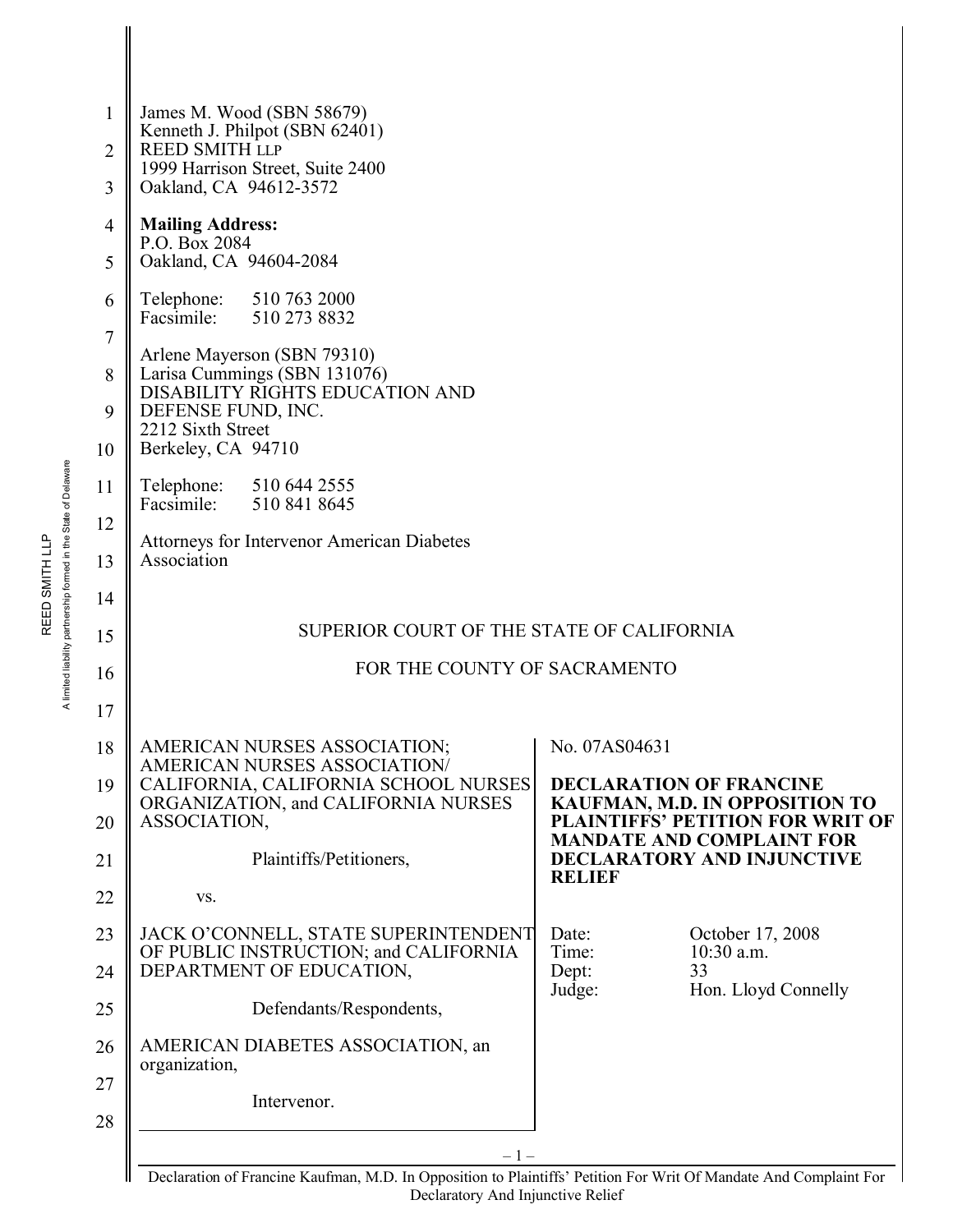A limited liability partnership formed in the State of Delaware A limited liability partnership formed in the State of Delaware REED SMITH LLP

REED SMITH LLP

1

2

3

4

5

6

7

8

9

10

11

12

13

14

15

16

17

18

19

20

21

22

23

24

## I, Francine Kaufman, declare as follows:

1. I am a physician licensed in the state of California and specialize in the treatment of children with diabetes. I am an endocrinologist and have been practicing as a pediatric endocrinologist since 1980. I make this declaration in support of Intervenor American Diabetes Association's Opposition to Plaintiffs' Petition For Writ Of Mandate And Complaint For Declaratory And Injunctive Relief. For the reasons stated in this declaration I have personal knowledge of its contents and if called as a witness in this matter I could and would competently testify to each of these facts. Each of these statements is based upon my background, training and experience as detailed below, and each is stated to a reasonable degree of medical and scientific certainty.

2. I am board certified in pediatric endocrinology and metabolism. I am currently the director of the Comprehensive Childhood Diabetes Center, and head of the Center for Endocrinology, Diabetes and Metabolism at Childrens Hospital Los Angeles. I am a Distinguished Professor of Pediatrics and Communications at the Keck School of Medicine and the Annenberg School of Communications of the University of Southern California. I have published more than 120 peer-reviewed publications, as well as more than 230 articles and abstracts, and am the author of more than 30 books or book chapters. I have been active on various committees of the National Institutes of Health, and have been a leader or principal investigator on a number of government funded studies on the prevention and treatment of diabetes. I am the incoming chair of the National Diabetes Education Program (NDEP) and an author of the NDEP publication *Helping the Student with Diabetes Succeed: A Guide for School Personnel*,. I am also a member of the Institute of Medicine of the National Academy of Sciences. A summary of my background, training and experience is attached as Exhibit A.

25 26 27 28 3. I am a member and former president of the American Diabetes Association. The Association is the nation's leading voluntary health organization working to cure diabetes and to improve the lives of people with diabetes. The Association publishes journals and position statements related to diabetes care that are widely respected in the diabetes community.

 $-2-$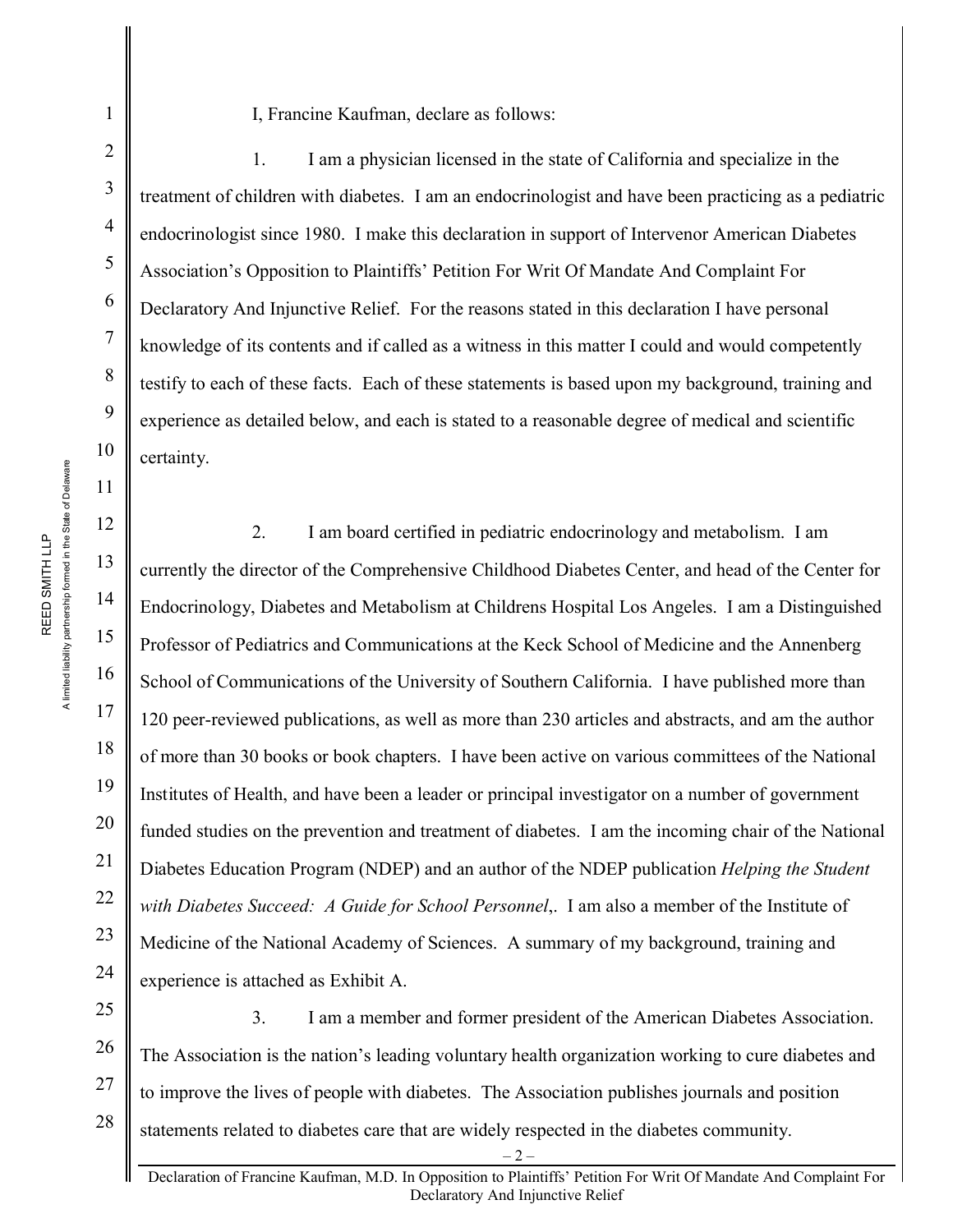4. My center currently has approximately 2200 children from the ages of newborn to 25 years as patients. Of these approximately 1900 have type 1 diabetes and 300 have type 2 diabetes.

5. Diabetes is a non-curable, serious, and chronic disease that prevents the body from properly using food for energy. The human body uses glucose (a form of sugar) from food to produce energy. In someone without diabetes, a sufficient amount of the hormone insulin is produced by the pancreas. Insulin is used to move glucose from the bloodstream into body cells where the glucose is needed to provide energy. Without insulin, cells cannot get the energy they need for life and the body literally starves to death. In people with diabetes, either the pancreas does not make enough insulin or the body cannot use insulin properly.

6. There are two main types of diabetes in children, type 1 and type 2. Type 1 diabetes (formerly called insulin-dependent diabetes or juvenile diabetes) is an autoimmune disease in which the body destroys insulin-producing beta cells in the pancreas. As a result of this destruction, the body produces very little or no insulin. Type 2 diabetes (formerly called non-insulin dependent diabetes or adult-onset diabetes) results when the body cannot make sufficient amounts of insulin or properly use insulin. Typically, the development of type 2 diabetes begins with the onset of insulin resistance, a condition in which the body produces insulin but no longer uses it as effectively, and so needs more insulin to meet its energy needs.

19 20 21 22 23 24 25 26 27 28 7. Without the ability to produce or properly use insulin, the body's main energy source—glucose—cannot be used as fuel. Rather, glucose builds up in the bloodstream, causing severe and possibly fatal consequences. Thus deprived of energy, a person with type 1 diabetes who does not receive insulin will die within a matter of days to months; in fact, this is what happened to all people with type 1 diabetes before the first insulin injections became available in 1921. Children and adults with type 1 diabetes must receive insulin through either injections or an insulin pump. People with type 2 diabetes may be able to control their disease through diet and exercise alone or may require oral medications and/or insulin injections. However, because often my patients with type 2 and their families do not recognize that they have diabetes until they have had the disease for a significant period of time and because type 2 diabetes in children may be associated with more

1

2

3

4

5

6

7

8

9

10

11

12

13

14

15

16

17

18

Declaration of Francine Kaufman, M.D. In Opposition to Plaintiffs' Petition For Writ Of Mandate And Complaint For Declaratory And Injunctive Relief

– 3 –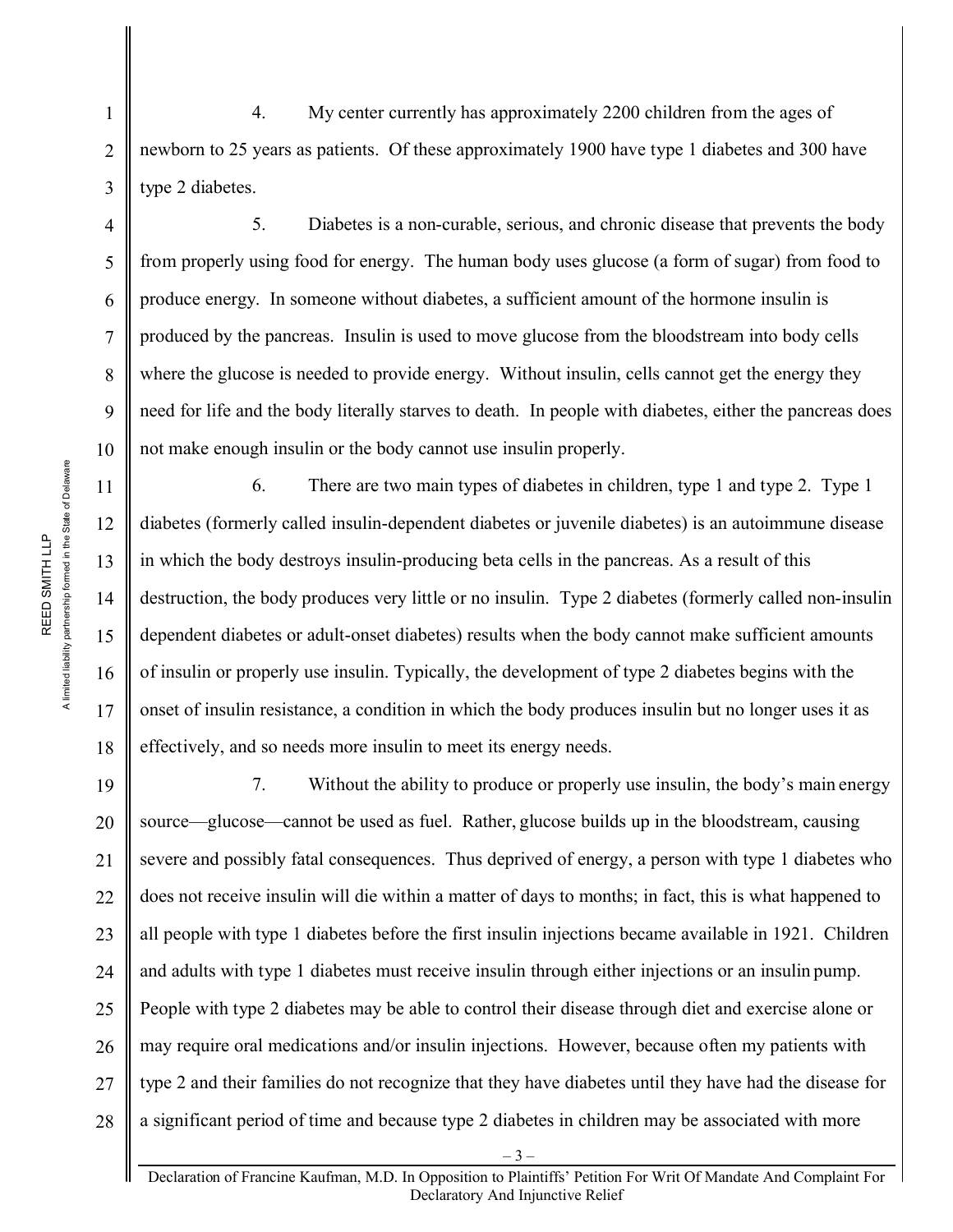severe insulin secretory defects, approximately 40% of my patients with type 2 diabetes initially use insulin.

8. Insulin injections can be given either through a syringe or using an insulin pen (a device which delivers a predetermined amount of insulin stored in a cartridge). Insulin injections are given subcutaneously (just under the skin). Insulin does not need to be given through intravenous or intramuscular injection in routine diabetes care.

9. Even when a person with diabetes gets the insulin he or she needs to survive, long-term risks remain. The buildup of glucose in the blood not only deprives the body's cells of energy, it also itself can damage body systems. Over many years, high blood glucose levels can cause damage to the eyes, kidneys, nerves, heart, blood vessels and other body systems. The primary goal of diabetes management is to keep blood glucose levels as close to target levels as possible in order to prevent or delay the development of these long term complications. Advancements in the science and management of diabetes have made great strides in the ability to keep blood glucose within that safe range. These advances include blood glucose meters to allow self-testing of blood glucose levels, different types of insulin to allow more precise responses to fluctuations in blood glucose, and advanced insulin delivery systems such as insulin pumps.

10. Measurements of blood glucose levels are taken by a finger-stick blood glucose test, in which the finger is pricked with a lancet (needle) and a drop of blood is obtained and placed on a test strip. The test strip is then read by a blood glucose meter, which measures the blood glucose level. Recently, continuous glucose monitoring has become available. A person with diabetes wears a small catheter under their skin that continually measures the glucose content and relays the information to the insulin pump screen or a hand-held device. A person using this device must also check blood glucose through a finger-stick blood glucose test.

24 25 26 27 28 11. The Diabetes Control and Complications Trial (DCCT), a large-scale, rigorous and groundbreaking study of long-term diabetes care, showed a significant link between blood glucose control and the later development of diabetes complications, with improved glycemic control decreasing the risk of these complications. Since that time, the treatment regimen for many individuals with diabetes has focused on keeping blood glucose levels as close to the target range as

1

2

3

4

5

6

7

8

9

10

11

12

13

14

15

16

17

18

19

20

21

22

23

Declaration of Francine Kaufman, M.D. In Opposition to Plaintiffs' Petition For Writ Of Mandate And Complaint For Declaratory And Injunctive Relief

 $-4-$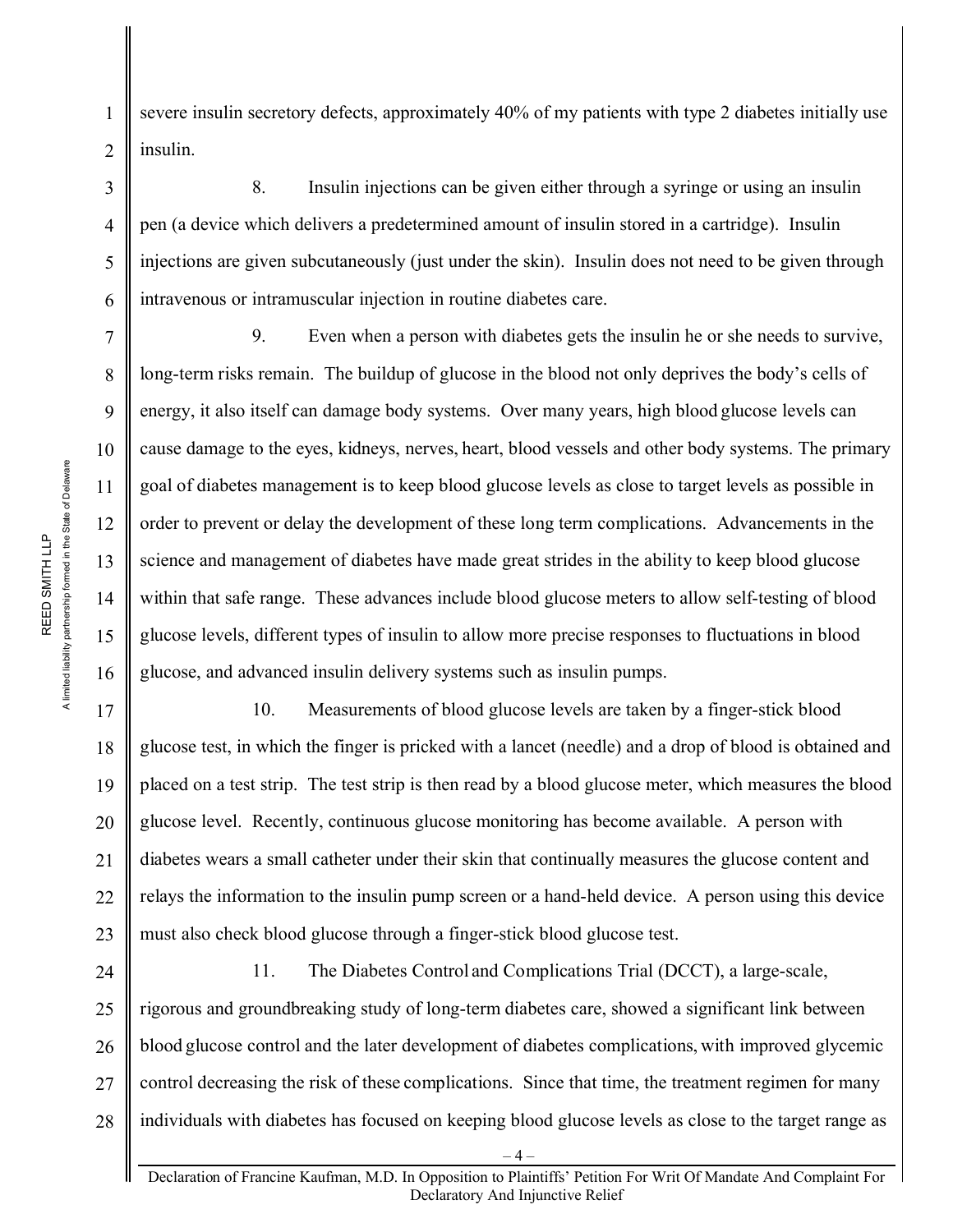A limited liability partnership formed in the State of Delaware A limited liability partnership formed in the State of Delaware REED SMITH LLP REED SMITH LLP

1

2

3

4

5

6

7

8

9

10

11

12

13

14

15

16

17

18

19

21

22

23

25

26

27

28

possible through frequent blood glucose testing and insulin injections in order to minimize long term complications. The precise plan for managing blood glucose levels will vary based on the individual needs of the child, but for most children monitoring blood glucose levels frequently, monitoring the timing and content of meals and snacks, and taking insulin and/or other medications will be critical elements of this regimen.

12. The consequences of failing to control blood glucose levels through insulin administration or other appropriate therapies can be severe. Common complications of diabetes include cardiovascular disease caused by atherosclerosis (excess buildup on the inner wall of a large blood vessel, restricting the flow of blood), vision loss or blindness due to diabetic retinopathy, kidney disease due to diabetic nephropathy (often leading to end-stage renal disease or kidney failure), and neuropathy (damage to the nervous system causing numbness, pain or muscle weakness in the extremities or other symptoms).

13. Because maintaining tight control of blood glucose levels significantly lowers the risk of long-term complications, most children with diabetes today are most appropriately treated through a regimen which promotes tight control through multiple (often 4-6) insulin administrations per day and more frequent blood glucose monitoring. These more frequent insulin administration schedules generally require that insulin be given during school hours.

20 24 14. A common insulin regimen today is known as a "basal/bolus" regimen. When a person is on this kind of regimen, he or she maintains a relatively constant low level of insulin in the blood, either through injections of a long-acting type of insulin or through an insulin pump. This constant lower level of insulin is known as the basal rate. In addition, the person will take extra insulin (typically a rapid acting insulin) during the day in doses known as "boluses", typically given just before meals when the need for insulin is expected to rise and calculated to cover the anticipated amount of food. Additional doses of insulin are needed to treat abnormally high blood glucose levels, since all students, no matter how carefully their diabetes is managed, will experience high blood glucose levels from time to time. These are typically referred to as "correction doses", and can happen at unscheduled times at any time during the day. / / / / /

Declaration of Francine Kaufman, M.D. In Opposition to Plaintiffs' Petition For Writ Of Mandate And Complaint For Declaratory And Injunctive Relief

 $-5-$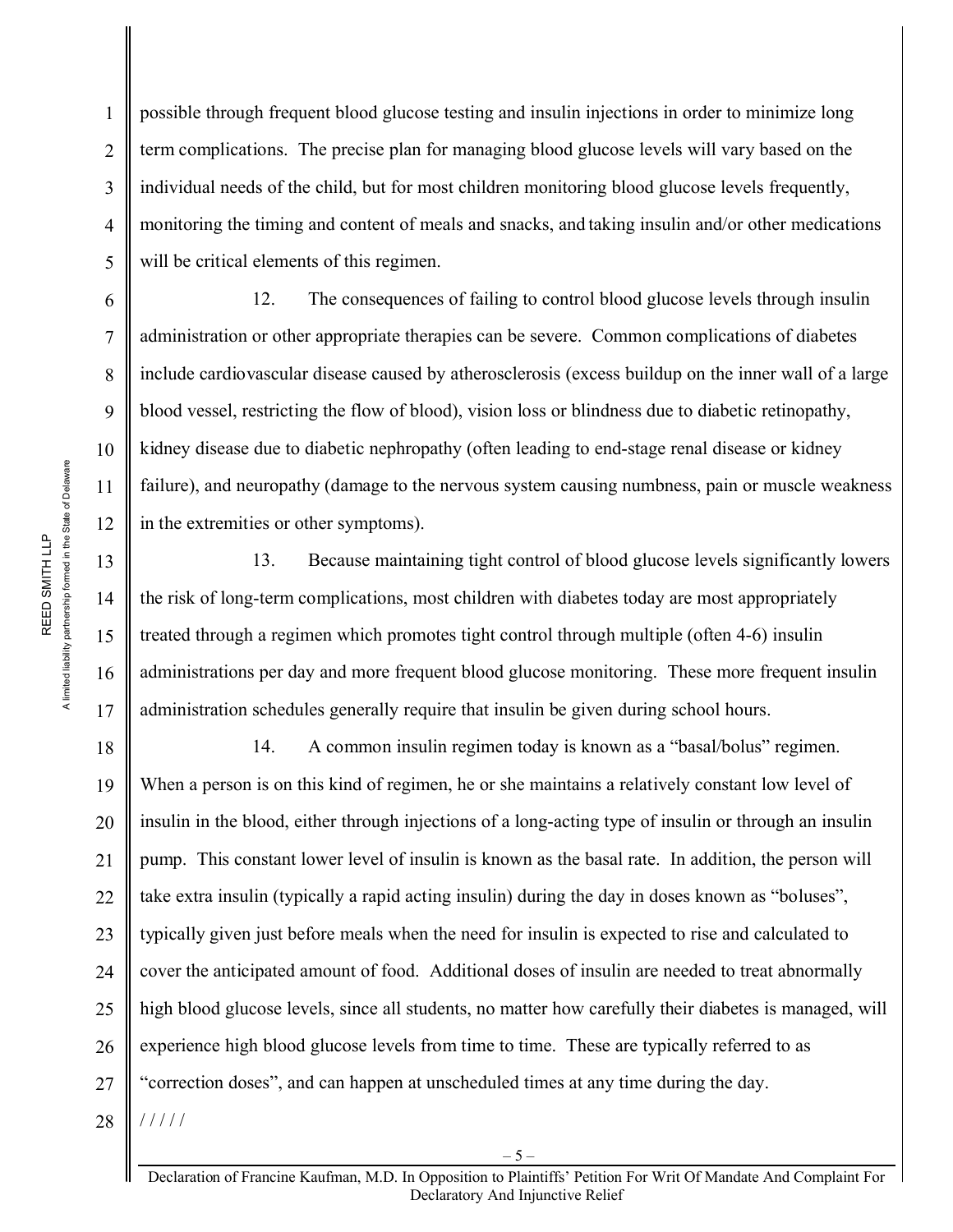A limited liability partnership formed in the State of Delaware A limited liability partnership formed in the State of Delaware REED SMITH LLP REED SMITH LLP

14

15

16

17

18

1 2 3 4 5 6 7 8 9 10 11 12 13 15. Some children with diabetes use an insulin pump. There are two types of insulin pumps – the pager type which is attached to the body with a catheter and the catheter is connected to the pump through tubing, and the pod type – that sits directly on the body and has a catheter inserted through the skin. Insulin pumps are electronic devices that send a variable preprogrammed amount of insulin into the body, known as the variable basal rates. In addition, the pump can be programmed to deliver bolus doses of insulin; bolus doses are given for meals and corrections of high blood glucose levels. The bolus dose must be given by the patient or, in the case of a child who is not yet able to perform this function, a caregiver such as a family member, babysitter or school personnel. Generally, a rapid-acting insulin is used in the pump. Because of this, any disruption in the flow of insulin for whatever reason -- from an empty reservoir to a kinked line to low batteries -- can cause blood glucose levels to quickly rise to what might become dangerously high levels. Children who use an insulin pump may require insulin injections and/or adult assistance if the pump malfunctions or problems develop.

16. In people who do not have diabetes, the body naturally regulates the amount of insulin present in the blood so that the blood glucose level remains almost constant. However, a person with diabetes who receives insulin through a syringe or pump cannot naturally regulate the amount of insulin or the amount of glucose in the blood in the same way. Therefore, people with diabetes who use insulin are subject to both high and low blood glucose levels.

19 20 21 22 23 24 25 26 27 28 17. Low blood glucose (hypoglycemia) is the most common short term health risk for students with diabetes. It occurs when the body gets too much insulin, too little food, a delayed meal, or more than the usual amount of exercise. Low blood glucose can also occur with illnesses, particularly those that affect oral intake. Symptoms of mild to moderate hypoglycemia include tremors, sweating, light-headedness, irritability, confusion, difficulty concentrating and learning, drowsiness, , hunger, shakiness, weakness, paleness, anxiety, dizziness, headaches, poor coordination, blurry vision, weakness, and slurred speech,. A student with this degree of hypoglycemia will need to ingest carbohydrates promptly and may require immediate assistance from another person. Severe hypoglycemia, which can develop if more moderate hypoglycemia is / / / / /

Declaration of Francine Kaufman, M.D. In Opposition to Plaintiffs' Petition For Writ Of Mandate And Complaint For Declaratory And Injunctive Relief

 $-6-$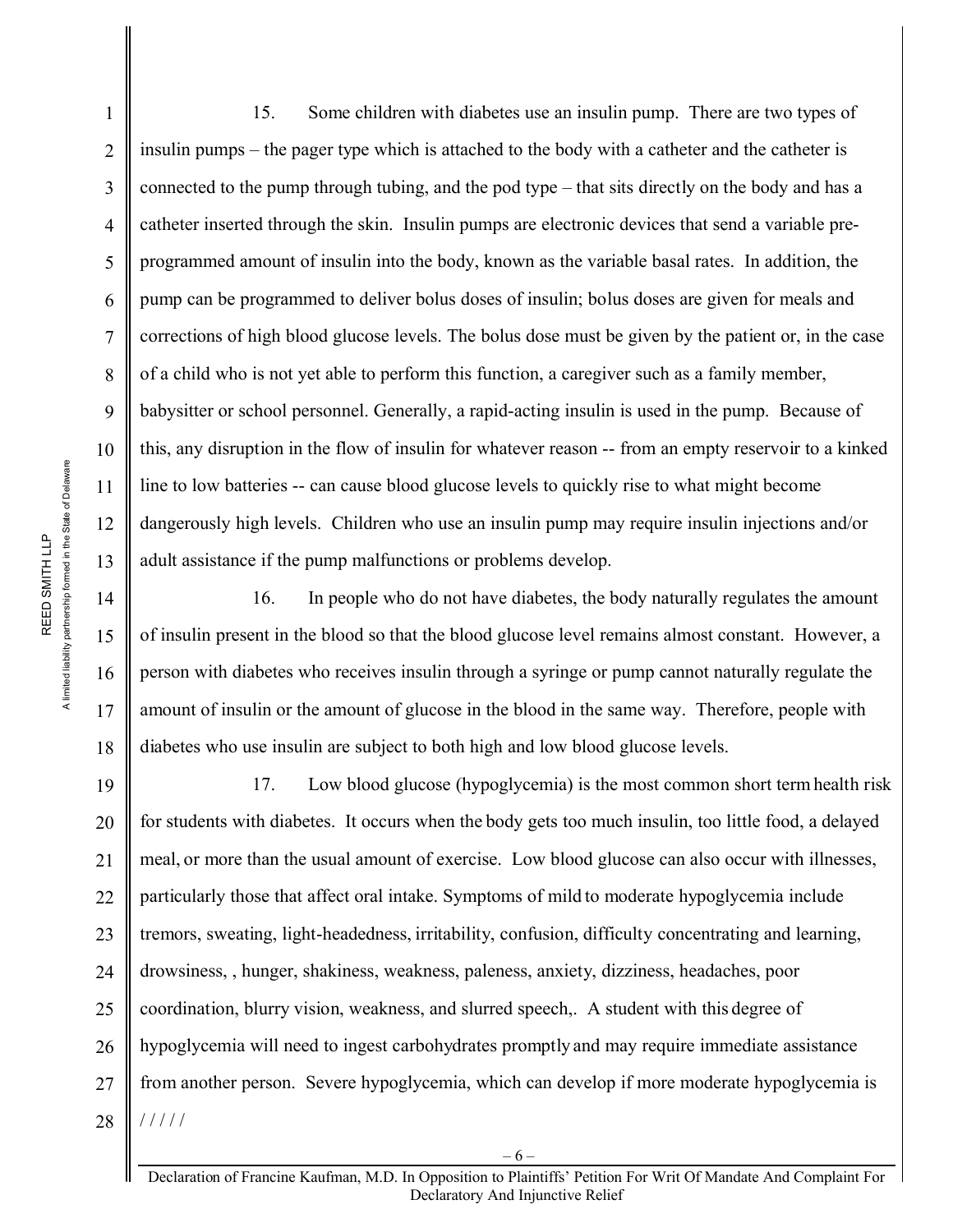not promptly and effectively treated, may lead to unconsciousness and convulsions and can be lifethreatening if not treated promptly.

18. When severe hypoglycemia causing seizures or loss of consciousness does occur, it is a medical emergency and must be immediately treated to prevent brain damage or death. Such a person will be unable to swallow and thus cannot take in glucose through food or liquids. The proper treatment in this circumstance is to immediately administer an injection of glucagon and to call 911. Glucagon is a hormone that raises blood glucose levels by causing the release of glycogen (a form of stored carbohydrate) from the liver. Because of the life-threatening nature of severe hypoglycemia, any delay in administering glucagon puts the student's health at unnecessary risk.

19. High blood glucose (hyperglycemia) is another complication of diabetes in children. Hyperglycemia occurs when the body getstoo little insulin, too much food, or too little exercise; it may also be caused by stress or an illness such as a cold, the flu or something more serious. The symptoms of mild to moderate hyperglycemia are increased thirst, frequent urination, nausea, blurry vision, fatigue, hunger, stomach pain, flushed skin, inability to concentrate, dry mouth, and vomiting. Even mild hyperglycemia can cause a child to have difficulty concentrating and learning, because of the effect that it can have on brain functioning and cognitive ability. Thus, a student who is experiencing hyperglycemia and cannot get needed insulin on time will likely have difficulty learning and participating in educational activities until insulin can be administered and blood glucose levels return to the appropriate range**.**

21 22 23 24 25 26 27 28 20. In addition, if untreated over a period of time (usually several days but sometimes as little as a few hours), hyperglycemia can cause a serious condition called diabetic ketoacidosis (DKA), which is characterized by nausea, vomiting, labored breathing, weakness, confusion, possible unconsciousness and a high level of ketones in the blood and urine. DKA is a medical emergency and can result in death if not properly treated. For students using insulin pumps, lack of insulin supply may lead to DKA more rapidly. DKA can be life-threatening and thus requires immediate medical attention. Normally DKA will not occur if blood glucose levels are / / / / /

1

2

3

4

5

6

7

8

9

10

11

12

13

14

15

16

17

18

19

20

Declaration of Francine Kaufman, M.D. In Opposition to Plaintiffs' Petition For Writ Of Mandate And Complaint For Declaratory And Injunctive Relief

 $-7-$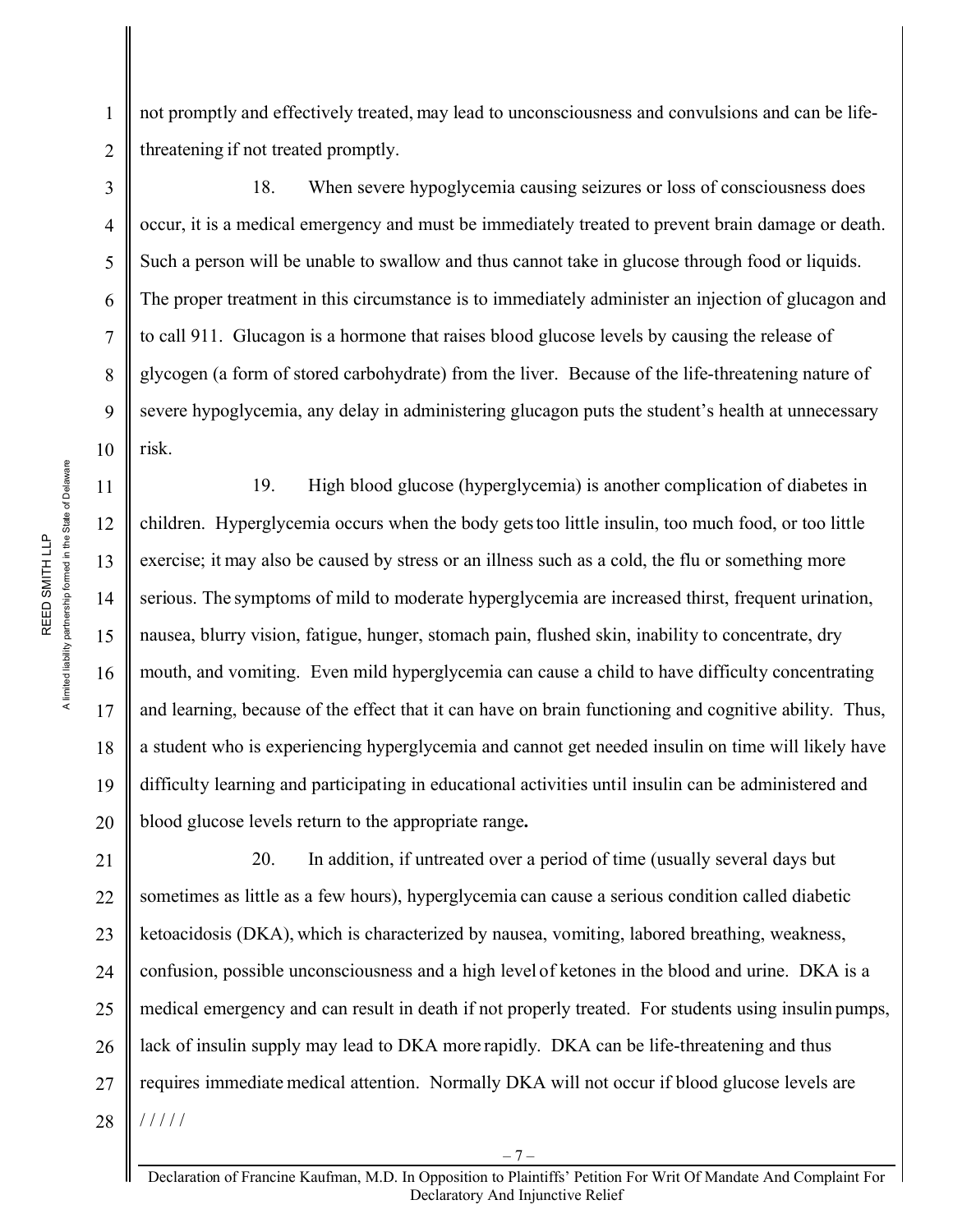regularly monitored and milder forms of hyperglycemia are treated, since DKA is preceded by a period of higher-than-normal blood glucose levels.

21. Many children, particularly older children, are experienced in managing the disease and are able to give themselves insulin and perform other routine diabetes care tasks without assistance or supervision. However, other children may need supervision in administering insulin, and some may not be able to do so at all. Many of the children needing assistance are young, but even older children may require assistance or supervision, particularly for a period right after diagnosis and until adjustment to the disease has been made. For some children, their cognitive abilities, motor coordination and/or maturity level may make self-management inappropriate. Also, all children with diabetes will require assistance with diabetes care in emergency situations.

22. When there are symptoms of hyperglycemia or hypoglycemia, it is important for the blood glucose level to be measured and treatment provided quickly. In particular, when insulin is needed, it must be given as quickly as possible. The more quickly a student (or an adult providing assistance to a student) can learn the blood glucose level and implement the needed treatment, the more quickly the student can return to normal and active participation in the learning process and avoid severe health consequences.

23. At a minimum, effective and safe diabetes care for most students would require that someone be trained and available on site to provide needed care whenever the student is at school, at lunch, on a field trip, participating in extracurricular activities, or being transported in a school vehicle. This includes providing or supervising insulin administration for those who cannot self-manage that part of their treatment regimen. It is safe and generally preferable for diabetes care tasks to take place in the classroom or wherever the student happens to be as part of school activities.

24 25 26 27 28 24. Delaying or missing a dose of insulin will cause blood glucose levels to be higher than necessary and will put the child at risk for both short-term and long term health problems, as discussed earlier. It is important that insulin be administered to children receiving multiple daily insulin injections at the prescribed time to avoid putting the child in immediate danger and increasing the risk of long-term complications. For example, many children are

1

2

3

4

5

6

7

8

9

10

11

12

13

14

15

16

17

18

19

20

21

22

23

– 8 –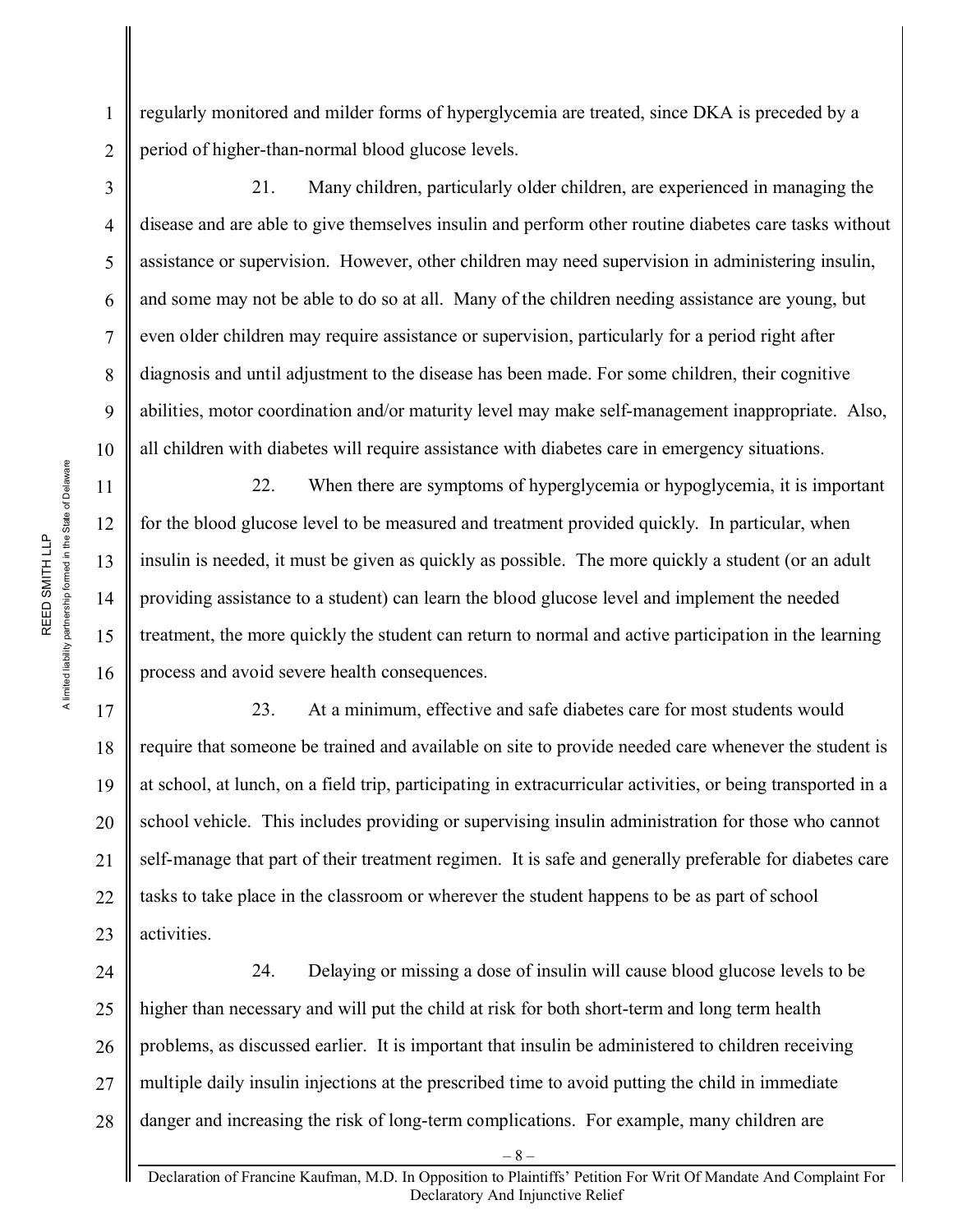A limited liability partnership formed in the State of Delaware A limited liability partnership formed in the State of Delaware REED SMITH LLP REED SMITH LLP

1

2

3

4

5

6

7

8

9

10

11

12

13

14

15

16

17

18

19

20

21

supposed to receive a "bolus" of insulin just before eating or right after eating, to cover the increased need for insulin that will be caused by the food to be eaten. Giving the dose of insulin at some other point in the day will cause blood glucose levels to be too high during and immediately after lunch, when the insulin is needed, and perhaps dangerously low at other points in the day.

25. For students who use insulin, the timing, amount and content of food eaten need to be carefully matched to the action of the insulin the student takes. The timing of a lunchtime bolus dose of insulin is particularly important because it must be coordinated with the timing of lunch and amount of food that the child eats. It is best for children who need a lunch bolus to take insulin a short time before lunch, so that the insulin will reach its peak effectiveness at the right time. However, it is sometimes necessary to have insulin administered to a child after eating, particularly where the child does not consistently eat all his or her food and so the amount of carbohydrates consumed cannot be estimated in advance. In either case, consistent timing of the dose is very important. Because insulin given as a bolus dose is rapid acting insulin, a dose given thirty minutes prior to lunch will not have the same effect as a dose given five minutes prior to eating, or one given after lunch. Insulin given too early can lead to dangerous hypoglycemia. Insulin boluses may also be needed when food is consumed at other times during the school day, such as for snacks or class parties or celebrations; here too, administering insulin on time is critical. Delays in insulin administration of even a few minutes beyond the intended time or administering insulin at inconsistent times from day to day (as often happens when a nurse or other individual must be summoned from an off site location to administer the insulin) impedes proper diabetes management and results in unnecessary hypoglycemia or hyperglycemia.

22 23 24 25 26. It is critical that the physician's orders regarding the student's treatment regimen be followed while the student is at school. These orders represent the treating physician's medical judgment about what treatment is appropriate and necessary for the student, and failing to follow these orders puts the student in danger.

26 27 28 27. The child's treating physician and health care team should provide detailed specifications to the school as to what insulin dosage is proper under different circumstances. For example, in my practice I provide individualized information (in the form of a written health care

<sup>–</sup> 9 –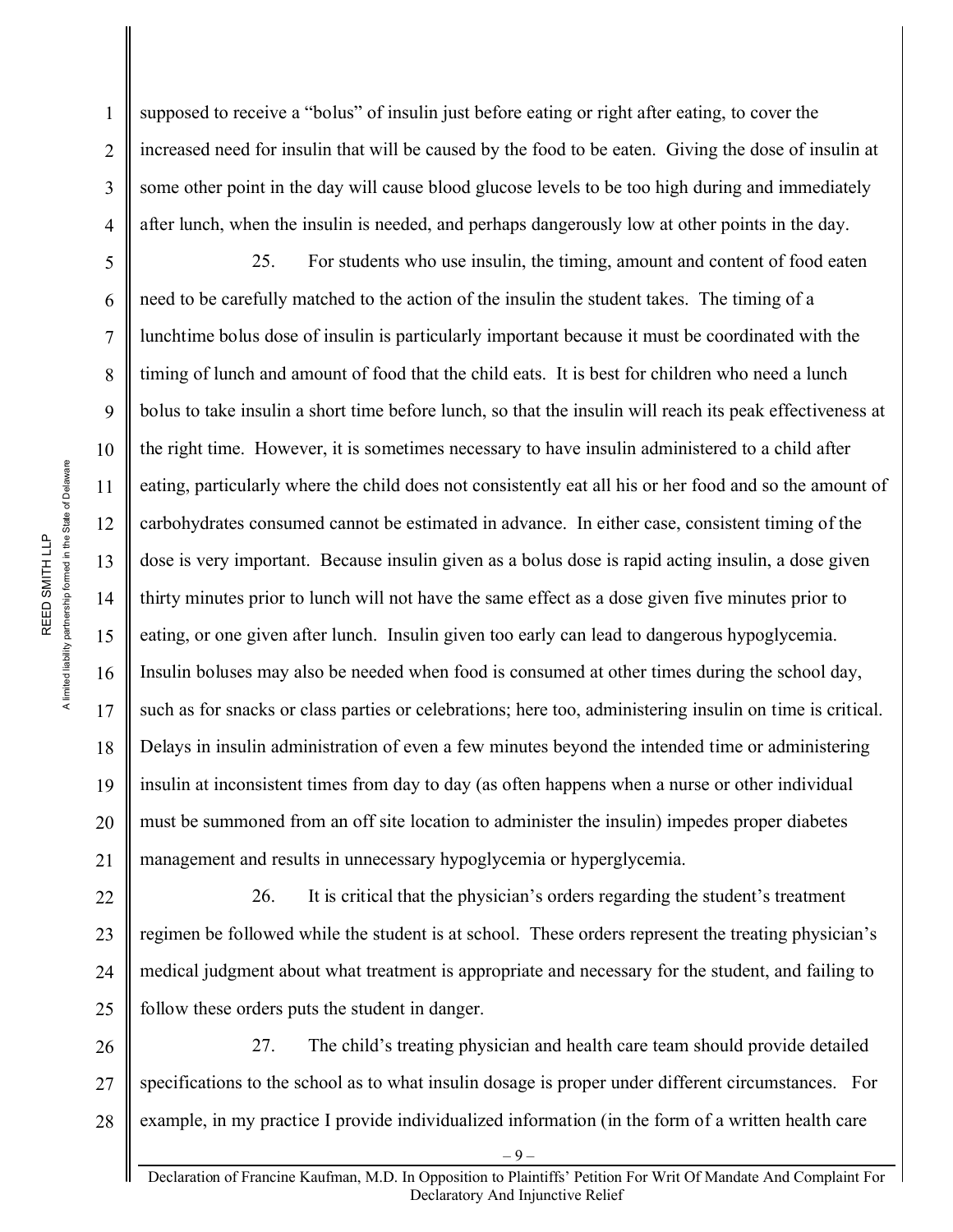plan) for each child showing the doses of insulin to be taken at regular intervals as well as dosages needed to treat given blood glucose levels that are outside the child's target range. My staff is also generally available to assist parents and school personnel with questions about the diabetes care of the child. While many parents have the knowledge necessary to make minor dosage adjustments for their child (within broad parameters established by the treating physician), and some older and more mature children can make dosage adjustments themselves, it is not necessary for school personnel to decide independently how much insulin is needed in a given situation. Rather they simply follow the instructions that I, like all the other health care personnel caring for children with diabetes, provide. This is true whether a nurse or other health care professional is administering the insulin or whether administration is being done by a trained non-medical school employee. In either case, I want the person administering the insulin to follow my medical orders, not to make an independent judgment about how much insulin is needed or when it should be administered.

28. Based upon my background, training and experience with patients as well as with those who care for them it is my opinion to a reasonable degree of medical and scientific certainty that non-medical personnel can be and routinely are trained to administer diabetes medications, including insulin. In my experience, parents, family members, friends, and school personnel can be trained to safely administer insulin. In my practice, parents and family members of children newly diagnosed with diabetes are routinely and successfully trained to administer insulin within hours to days of diagnosis. Parents and family members also train others (such as friends or babysitters) to administer insulin, and I approve of this practice. Non-medical personnel can be trained to administer insulin through any method (syringe, insulin pen, or insulin pump) and can also safely supervise a child who is actually giving the dose to ensure that the proper dose is given.

23 24 25 26 27 28 29. Based upon my background, training and experience with patients as well as with those who care for them it is my opinion to a reasonable degree of medical and scientific certainty that non-medical personnel can, and routinely do, safely administer insulin to children. The technical aspects of delivering a dose of insulin are very easy to learn. I am not aware of any reason why a properly trained non-medical person would be more likely to make an error and give the incorrect dose of insulin than would a nurse or other health care professional. Although it is

1

2

3

4

5

6

7

8

9

10

11

12

13

14

15

16

17

18

19

20

21

22

Declaration of Francine Kaufman, M.D. In Opposition to Plaintiffs' Petition For Writ Of Mandate And Complaint For Declaratory And Injunctive Relief

 $-10-$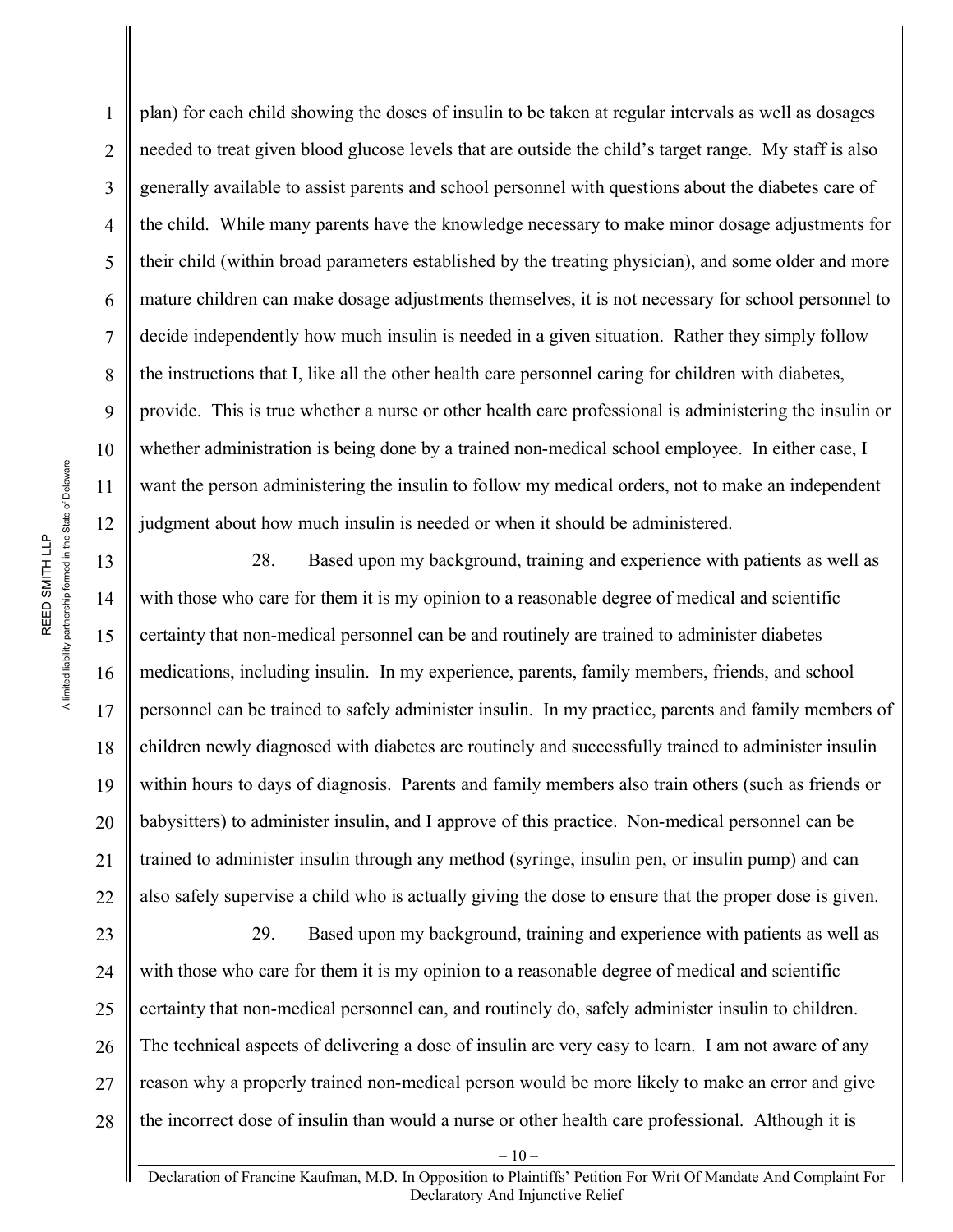possible for an incorrect dose to be given by anyone, blood glucose levels that are too high or too low as a result of an incorrect dose can be corrected with follow up care, such as giving an additional dose of insulin or providing a snack. In my professional opinion, administering a prescribed insulin dose based on detailed instructions from a child's treating physician, such as a scale relating carbohydrate counts or blood glucose levels to the number of insulin units to be given, does not require substantial scientific knowledge or technical skill. The vast majority of family members we train to administer insulin, as well as the children who learn to self-administer, are not licensed health care professionals, nor do they possess substantial scientific knowledge or technical skill. Some children as young as 10 to 11 years of age are trained to take on the full responsibility of self-administration, including calculating the proper dose and giving the insulin. There are two distinct steps involved in administering insulin: assessing the correct dose to be given at a particular time and actually giving that dose (either by injection, using an insulin pen, or pressing buttons on an insulin pump). Technically dispensing the dose does not require any specialized knowledge or skill, as this involves simply performing an injection or pressing a button. Young children are routinely taught to give themselves injections of insulin or operate their pumps, even before they have sufficient mathematical skills or maturity to determine the proper dose. There is no realistic danger of harming the child by performing the injection improperly, and training on how to give injections is simple and routinely given.

19 20 21 22 23 24 25 26 27 28 30. Likewise, determining the proper dose to be given is straightforward when the decision is based on the detailed treatment orders of the child's treating physician. While establishing insulin regimens (including the dosage to be taken in response to various blood glucose levels and carbohydrate intake) would require the skill of a health care professional, this is not what school personnel are asked to do. At school, the dosage to be given in each situation will be calculated and specified in the treating physician's orders. Non-licensed school personnel would simply need to measure the student's blood glucose level and/or calculate the amount of carbohydrates to be compensated for, and refer to the physician's orders for the proper dose. No more assessment of the student's condition than this is required. In my opinion, laypeople can, without a medical license, safely give an insulin injection under specified conditions provided by the

1

2

3

4

5

6

7

8

9

10

11

12

13

14

15

16

17

18

Declaration of Francine Kaufman, M.D. In Opposition to Plaintiffs' Petition For Writ Of Mandate And Complaint For Declaratory And Injunctive Relief

– 11 –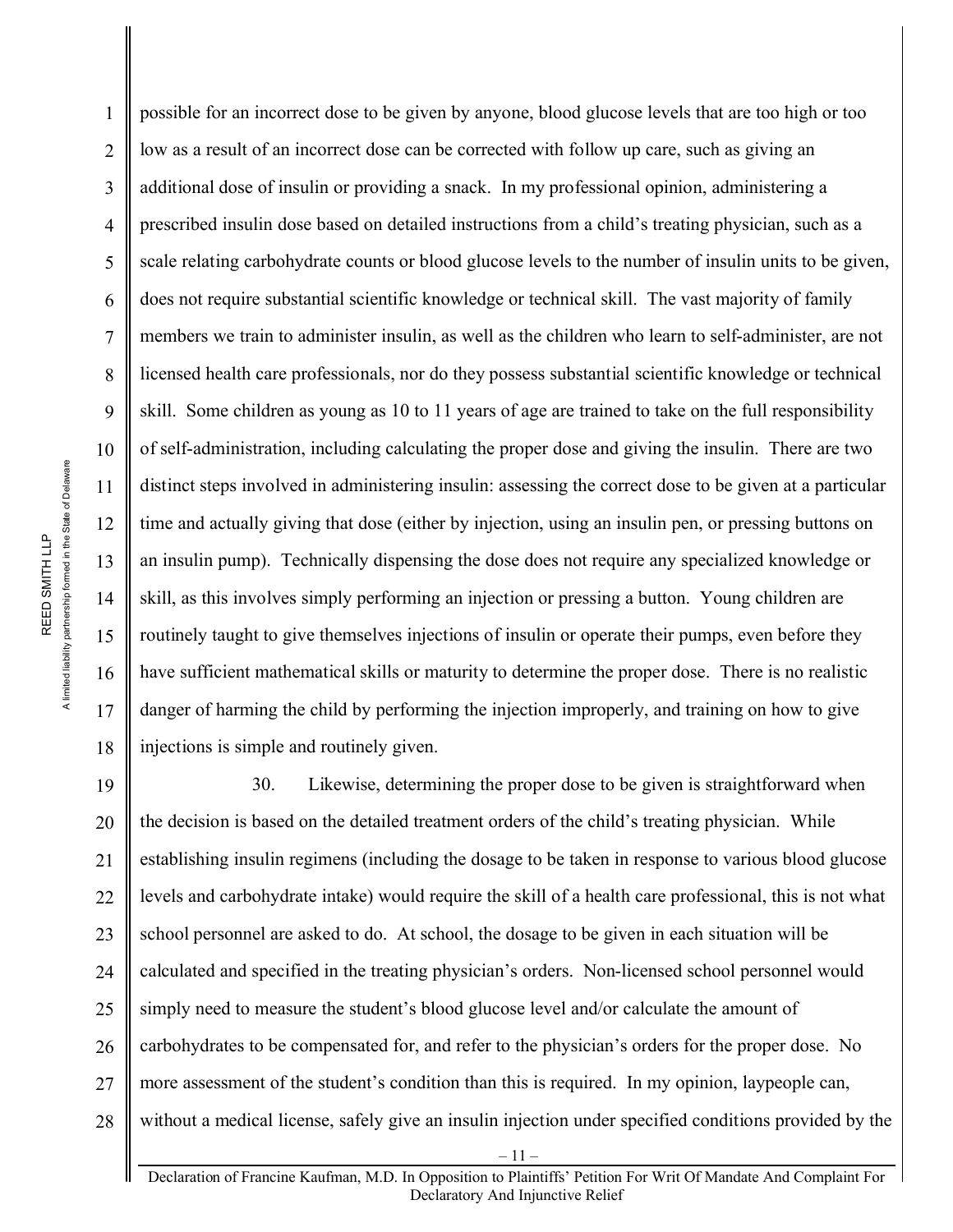treating physician or parent. Insulin delivery methods have been developed to make it as easy as possible for those without medical training to administer insulin. In fact, in the vast majority of circumstances those administering, be they parents or people with diabetes themselves, will not have medical training.

31. There are no involved processes required to give a dose of insulin by syringe, pen or pump. The person giving the insulin does not need to conduct a nursing assessment or any detailed assessment of the child's physical condition. All that is required is following the orders to arrive at the amount of insulin needed to correct the blood glucose level – if required – and the amount needed to cover the amount of carbohydrate in the meal. The amount of carbohydrate is either given on a label on the food brought from school or on the menu of the food purchased in school. That amount is drawn in the syringe – again a procedure that most 10 year old children can do, dialed in the insulin pen – a procedure that most 7 year olds can do, or dialed in the pump – a procedure that 6 year old children can do. For injections, the skin is cleansed with a swab of alcohol – the children do this themselves, and the dose is given. The places insulin can be given on the body are universal, and the selection and cleaning of an injection site are routine tasks that do not require technical skill. For a pump a button is pressed. That is the whole procedure.

19 20 32. Based upon my review of the declarations filed by Plaintiffs here, it is my understanding that plaintiffs in this lawsuit claim that it is not appropriate for unlicensed personnel to administer insulin at school in part because they are not permitted to administer insulin in hospitals. However, based upon my background, training and experience detailed above it is my professional opinion to a reasonable degree of medical and scientific certainty that the safety and appropriateness of administration by unlicensed school personnel is not affected by the practices in hospitals.

28 33. The bases for these opinions are: There are several key differences between hospitals and schools which render those concerns that might lead to requiring nurses to give insulin in the hospital setting inapplicable in the school context. First, patients in hospitals are by definition sick, and for this reason are often more sensitive to variations in insulin dosage than people with diabetes generally, and their insulin needs are universally unstable. Moreover, in a hospital, many

1

2

3

4

5

6

7

8

9

10

11

12

13

14

15

16

17

18

21

22

23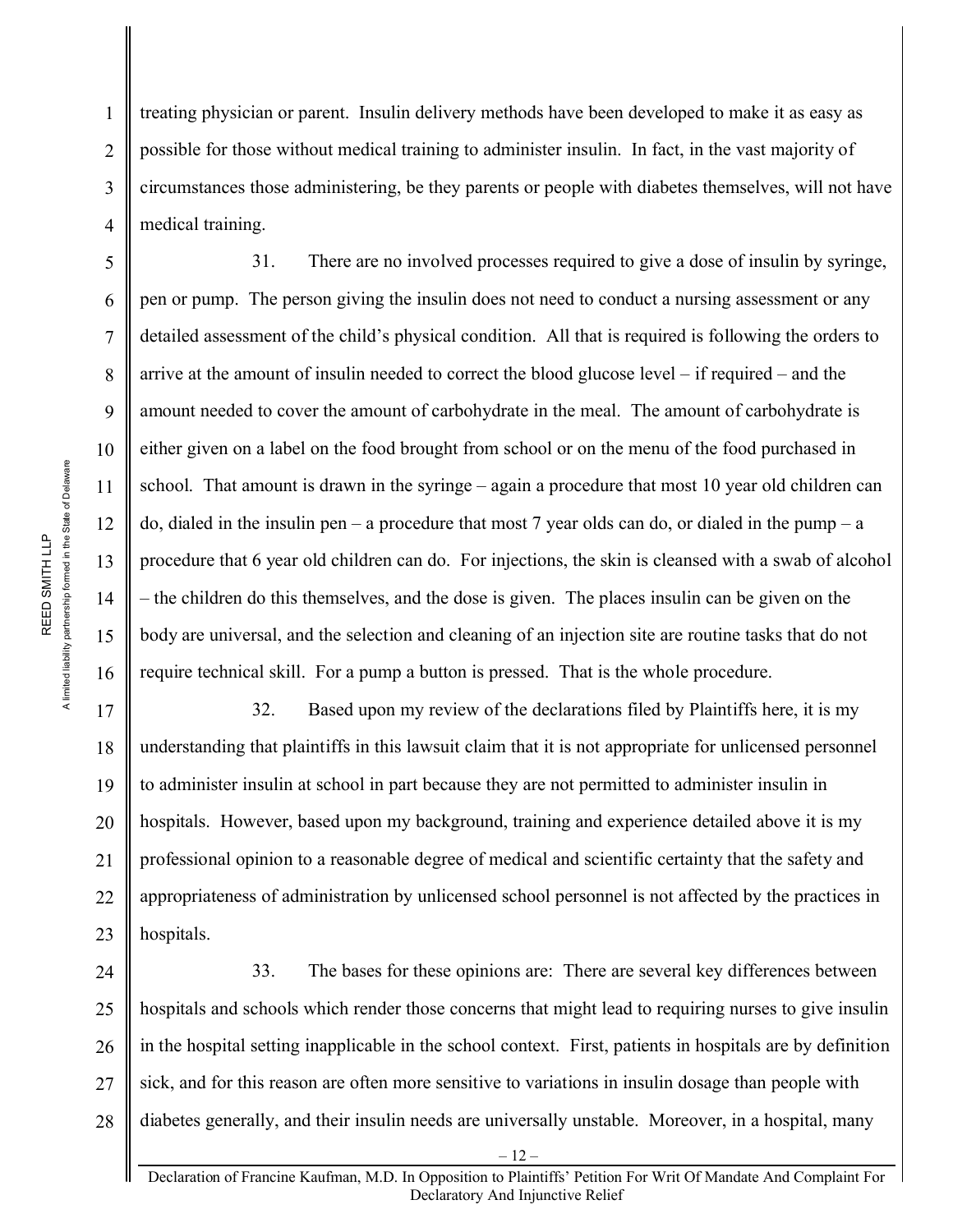different individuals on multiple shifts are likely to be involved in the care of a particular patient, rendering it more difficult for one unlicensed person to become familiar with the specific needs of a particular patient. In contrast, those giving care in the school setting are more likely to be familiar with the student's condition and treatment regimen, and are therefore much less likely to give an incorrect insulin dose (as they give the same or similar doses to that student every day). Also, the principle underlying diabetes care in the school setting is that each student with diabetes has a plan describing the kind of care needed, including precise dose information. Those administering insulin at school become familiar with the plan in advance, and have the opportunity to clarify with the treating physician or the family any parts of the plan that are unclear or confusing, before the insulin regimen is implemented.

34. It is also my opinion to a reasonable degree of medical and scientific certainty based upon my background, training and experience detailed above that it is appropriate for diabetes care to be provided by a school nurse where the nurse can provide that care in a way that minimizes disruption to the student in the school environment. However, in my experience, very few schools that my patients attend have a full time school nurse. Where a nurse is not on site, it is inappropriate to delay or refuse to provide insulin when a child needs it, as this may put the child's short term and long term health at risk. In this situation, the only way to provide adequate diabetes care is to have trained personnel on site who can administer insulin in a timely manner. In my professional opinion, it is better and safer to have trained non-licensed school personnel administer insulin to students than to subject those students to delays in insulin administration or missed doses while a nurse is found or summoned. I also note that schools routinely allow unlicensed siblings, friends of the family, grandparents, baby sitters, and parents to come to school to give insulin injections, thus it is clear that whether or not the person is licensed is not determinative with regard to student safety.

27 28 35. Even where a full time school nurse is available, care must be provided during field trips, extracurricular activities and at other times when the school nurse is not present on site. Therefore, merely having one school nurse present at a school, even full time, is not sufficient to provide adequate care.

1

2

3

4

5

6

7

8

9

10

11

12

13

14

15

16

17

18

19

 $-13-$